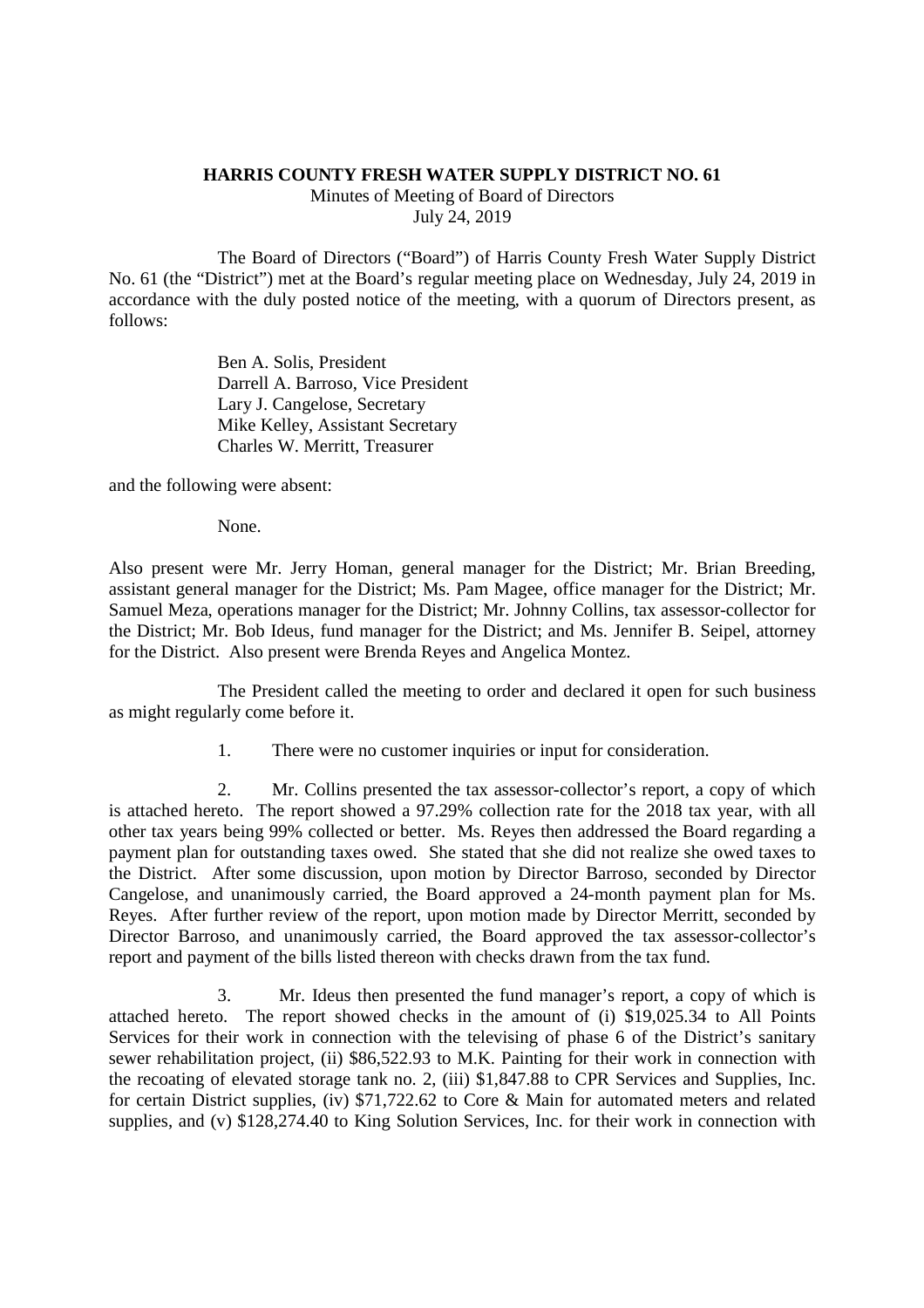phases 4 and 5 of the District's sanitary sewer rehabilitation project. Upon motion made by Director Cangelose, seconded by Director Barroso, and unanimously carried, the Board approved the fund manager's report as presented.

4. The Board considered the minutes for the meeting held on July 17, 2019. Upon motion made by Director Merritt, seconded by Director Cangelose, and unanimously carried, the Board approved the minutes as presented.

5. Mr. Meza presented the operations report, a copy of which is attached hereto. With respect to water production, the District pumped 66,496,000 gallons from its wells, with an average daily flow of 2,216,533 gallons. The ratio of water pumped to billed was 95% during the month.

At the wastewater treatment plants, the total combined treatment amounted to 71,456,000 gallons with an average daily flow from the plants of 2,381,867 gallons per day. There were 7.0 inches of rainfall during the month of June.

With respect to the distribution and collection system, 20 bacteriological samples were taken with no coliforms detected. The operator changed out 288 meters in the month of June and made no commercial taps.

With respect to out-of-district water use, Emerald Forest Utility District used 199,000 gallons and Harris County MUD No. 248 used 14,922,000 gallons.

As for personnel matters, a safety meeting on horse play on the job is scheduled for August.

Mr. Meza and Mr. Homan also reported that the shaft on a blower at the Hastings Green wastewater treatment plant broke off, and the damage is currently being assessed for the purpose of determining whether it is appropriate to file an insurance claim.

After review, upon motion made by Director Merritt, seconded by Director Barroso, and unanimously carried, the Board approved the operations report as presented.

6. Mr. Rosenbaum then presented the engineer's report, a copy of which is attached hereto. He reported that his office has begun design of the District's facilities that are required to be relocated as a result of the Texas Department of Transportation's expansion of N. Eldridge Parkway.

After further review and discussion, upon motion made by Director Kelley, seconded by Director Barroso, and unanimously carried, the Board approved the engineer's report as presented.

7. The Board next considered payment of the general fund bills listed on the report prepared by Ms. Magee, a copy of which is attached hereto. After review, upon motion made by Director Merritt, seconded by Director Kelley, and unanimously carried, the Board approved payment of the general fund bills as presented.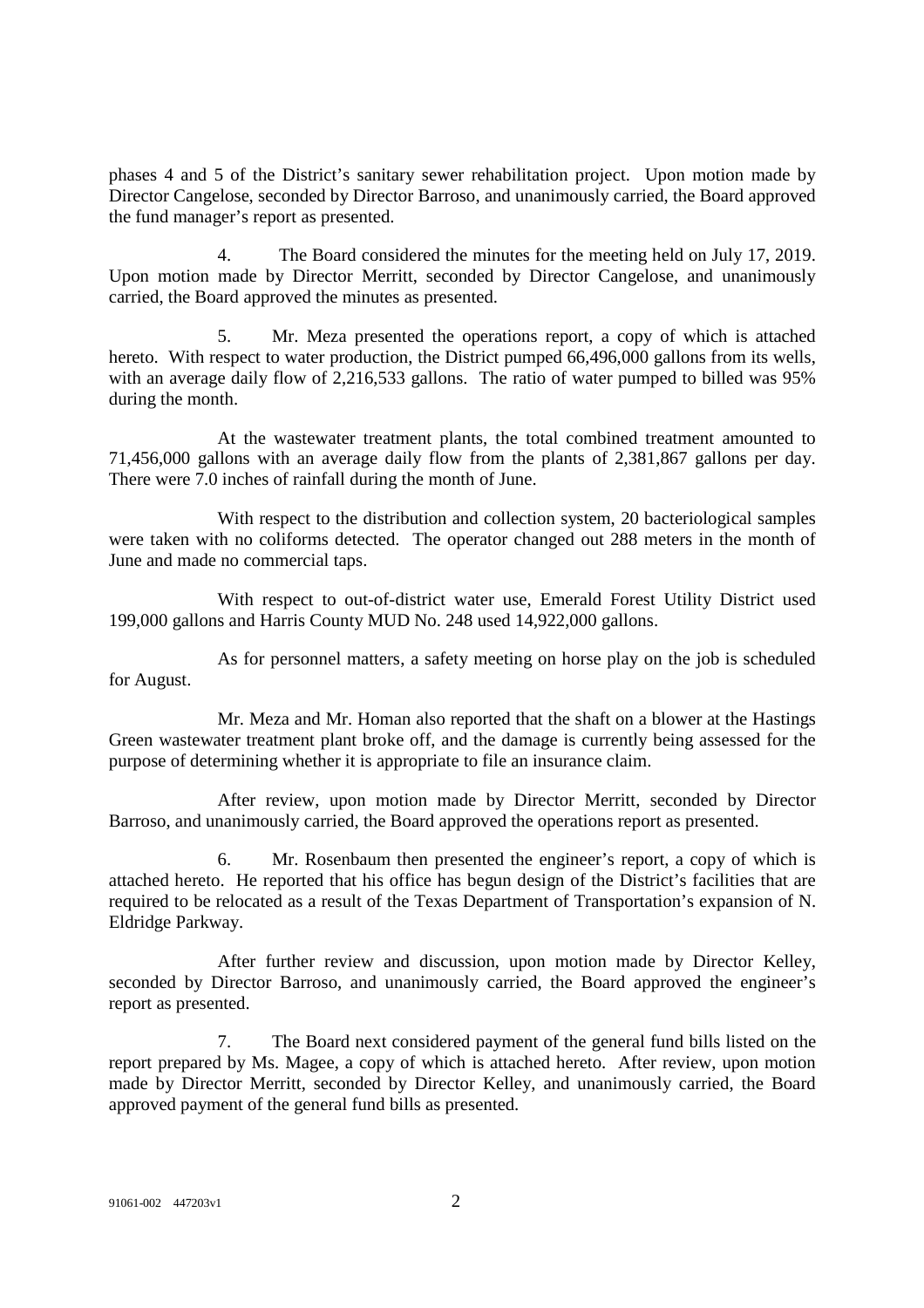8. Mr. Homan, Ms. Magee, and Mr. Breeding presented the management report. Ms. Magee reviewed the District's June financials with the Board.

Ms. Magee presented the District's April SPA check from the City of Houston in the amount of \$91,893.32.

Mr. Homan and Mr. Breeding then reported on a recent incident near 12406 Aste Lane. District employees were repairing a water main near this location when the owner approached them and began to interfere with their work. Out of an abundance of caution, Mr. Breeding called the police. After their arrival, there was a confrontation between an officer and the owner of 12406 Aste Lane, at which point the owner was arrested. Mr. Homan stated that District employees have been trained to deal with situations like this, and those protocols were reviewed with employees last week. The Board expressed their satisfaction with the District employees' handling of the situation.

Mr. Homan reminded the Board of the August 23, 2019 directors workshop being put on by the Association of Water Board Directors.

Upon motion made by Director Merritt, seconded by Director Barroso, and unanimously carried, the Board approved the management report as presented.

9. The Board considered items for the next agenda.

There being no further business to come before the Board, the meeting was adjourned.

**Secretary**